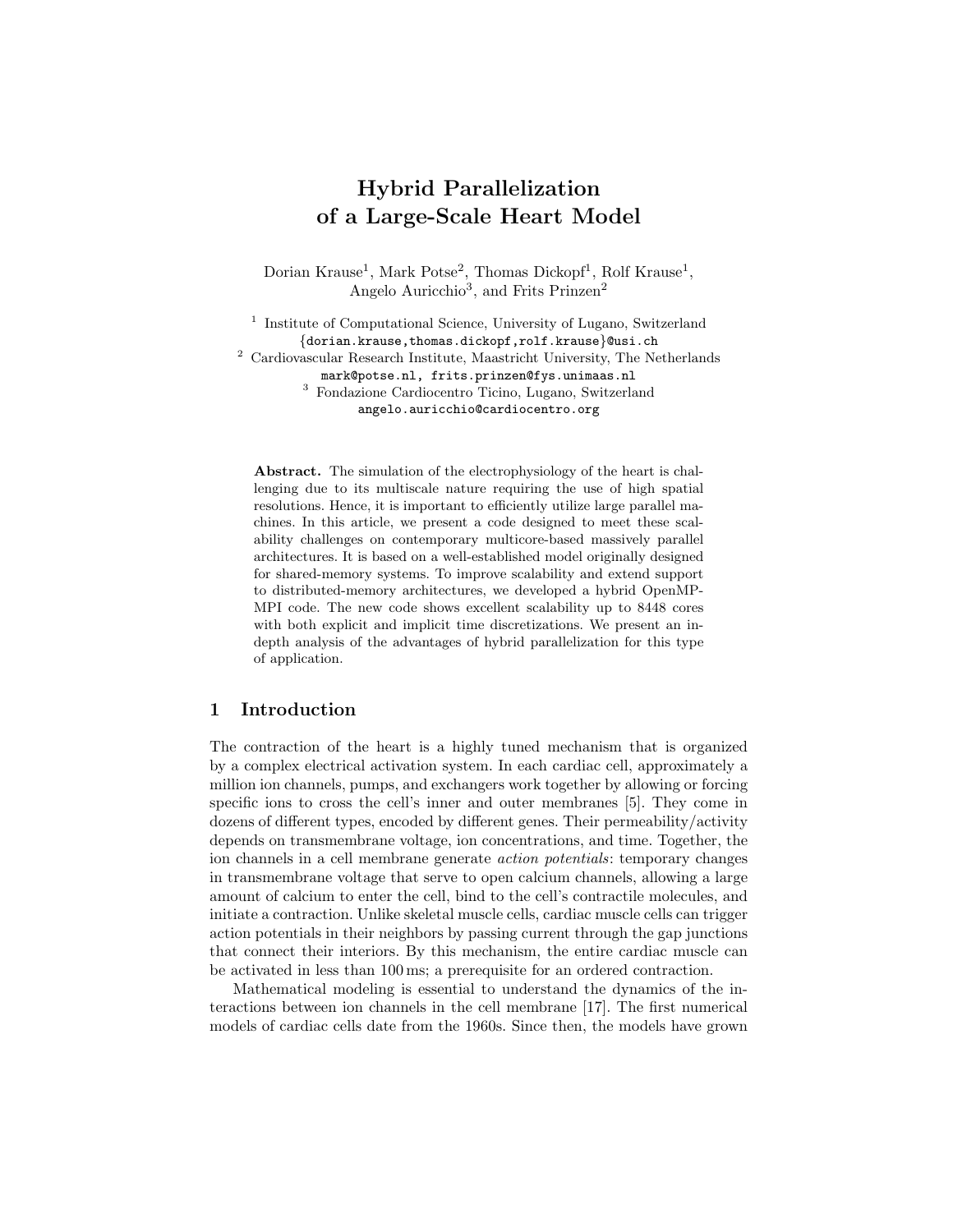2 Dorian Krause et al.

in complexity to capture newly discovered channel types as well as our evolving understanding of the known channels. In addition, it is now possible to couple many such models together to simulate entire hearts.

The high spatial and temporal gradients occurring in the propagation of the action potential require high spatial resolution. The size of whole-heart models therefore ranges from  $O(10^6)$  nodes for small mammals [24] to  $O(10^8)$  nodes for an adult human heart [6]. The required sizes could increase by more than an order of magnitude when muscle diseases are modeled. Consequently, much work is devoted to improving the performance and scalability of these simulations [1, 7, 15, 16, 25].

In this paper, we report on our work to develop a hybrid OpenMP-MPI parallelization for an existing heart model in order to optimize strong and weak scaling, improve performance, and advance the limit of achievable model size. The paper is organized as follows. In Section 2, we describe the mathematical models underlying the numerical simulation of the electrophysiology of the heart. In Section 3, we present the Propag code which is the basis of the work described in the article. In Section 4, we explain the new hybrid parallelization of Propag. Finally, in Section 5, we present and analyze our performance results.

# 2 Mathematical Model

The human heart contains a few billion muscle cells. Gap junctions allow action potentials to propagate from one cell to another [2, 12]. To model this electrophysiological system mathematically, it is customary to treat the intracellular environment with the gap junctions as a continuous domain. Likewise, the extracellular environment, which in reality consists of many different components, is treated as another continuous domain. These domains and the active membrane between them can then be discretized with a spatial step size that is much larger than a single cell. This leads to the bidomain model [4, 19]

$$
\nabla \cdot (\sigma_i \nabla \phi_i) = \beta I_m = -\nabla \cdot (\sigma_e \nabla \phi_e)
$$
 (1)

where  $\phi_i$  and  $\phi_e$  denote the intra- and extracellular potential fields,  $\beta$  is the membrane surface-to-volume ratio,  $\sigma_i$  and  $\sigma_e$  denote the conductivity tensors in the intra- and extracellular domain, and the transmembrane current density  $I_{\rm m}$ equals

$$
I_{\rm m} = C_{\rm m} \frac{\partial V_{\rm m}}{\partial t} + I_{\rm ion} + I_{\rm stim} , \qquad (2)
$$

with  $V_{\rm m} = \phi_{\rm i} - \phi_{\rm e}$  and  $C_{\rm m} = 1 \mu F / \text{cm}^2$  the membrane capacitance. Here,  $I_{\rm ion}$  is the ionic current;  $I_{\text{stim}}$  denotes a stimulation current. In this study, we simulated  $I_{\text{ion}}$  with the Ten Tusscher-Panfilov 2006 model [23]. Free boundary conditions are imposed for  $\phi_e$ ,  $\phi_i$  and  $V_m$ .

By inserting (2) into (1) and using an operator splitting approach (see also, for example, Vigmond et al. [25]), we obtain the following bidomain reactiondiffusion model

$$
\frac{\partial V_{\rm m}}{\partial t} = \frac{1}{\beta C_{\rm m}} \Big[ \nabla \cdot (\sigma_{\rm i} \nabla (V_{\rm m} + \phi_{\rm e})) - \beta \left( I_{\rm ion} + I_{\rm stim} \right) \Big] \tag{3}
$$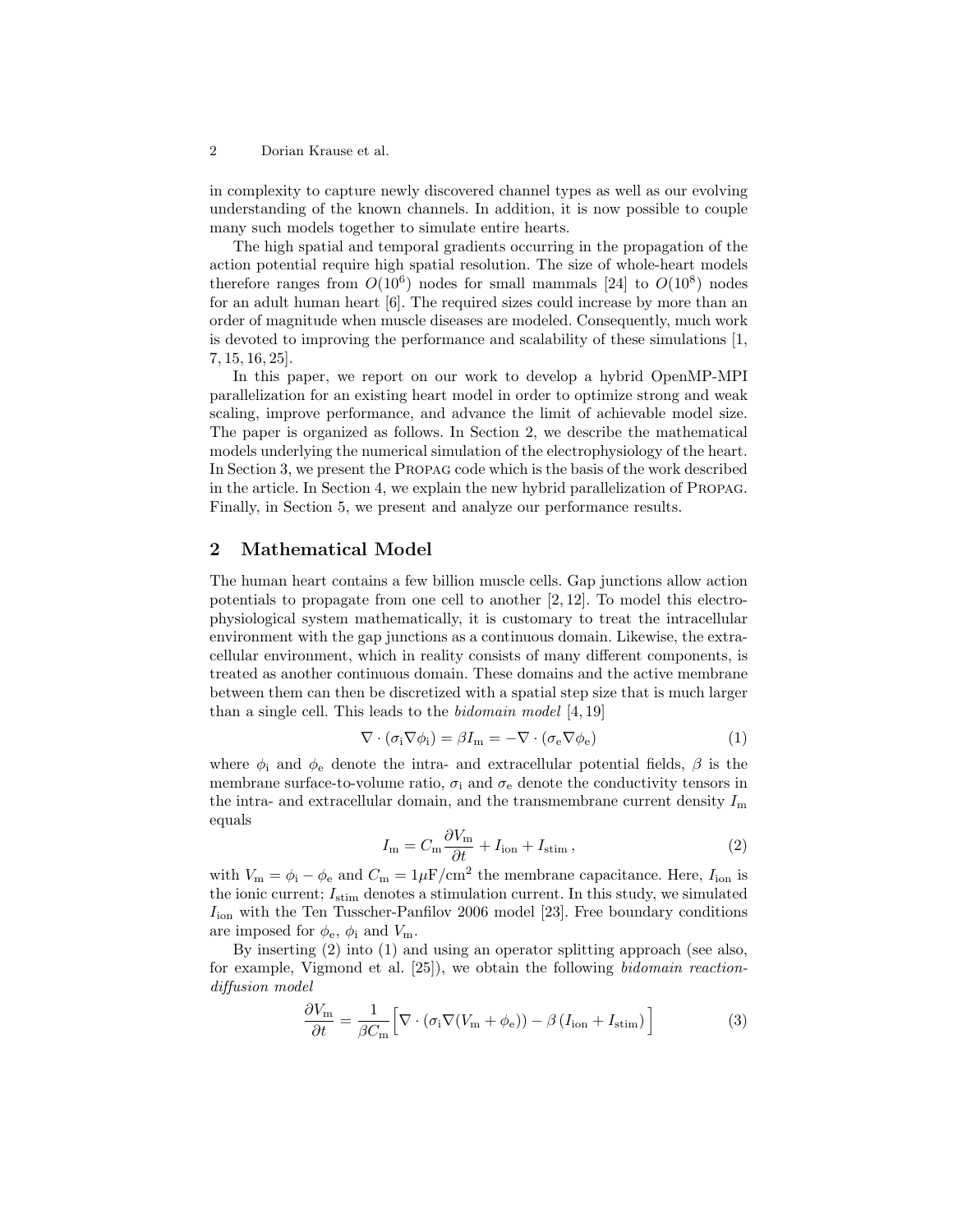Hybrid Parallelization of a Large-Scale Heart Model 3

$$
\nabla \cdot ((\sigma_i + \sigma_e) \nabla \phi_e) = -\nabla \cdot (\sigma_i \nabla V_m). \tag{4}
$$

Equation (3) is used to integrate  $V_m$  and (4) is used to compute  $\phi_e$  from  $V_m$  at each time step.

An important simplification of the bidomain model is possible by assuming that  $\sigma_i$  is proportional to  $\sigma_e$ . This allows for lumping the two domains together in the integration. Introducing the monodomain conductivity tensor  $\sigma'_{\mu\nu} = (\sigma_{i\mu\nu} \sigma_{e\mu\nu})/(\sigma_{i\mu\nu} + \sigma_{e\mu\nu})$  and eliminating  $\phi_e$  from (3) and (4), we obtain the following monodomain reaction-diffusion model [19]:

$$
\frac{\partial V_{\rm m}}{\partial t} = \frac{1}{\beta C_{\rm m}} \Big[ \nabla \cdot (\sigma' \nabla V_{\rm m}) - \beta \left( I_{\rm ion} + I_{\rm stim} \right) \Big]. \tag{5}
$$

Especially in whole-heart simulations, a monodomain model approximates a bidomain model very well [19]. By combining (5) with (4) it is still possible to compute  $\phi_e$ , which is of special importance because, in contrast to  $V_m$ , it can be measured clinically (Figure 1). By solving (4) less frequently, this approach is much more efficient than a bidomain reaction-diffusion model. Solution techniques for these equations are a subject of continuing research [1, 7, 16, 25].

# 3 The Propag Code

The purpose of this work was to improve an existing cardiac simulation code, named PROPAG, [6, 19, 20], and to study and remove the bottlenecks that prevented it from running efficiently on contemporary massively-parallel computers.

The original code had been developed to solve both mono- and bidomain models on complicated geometries obtained from CT or MRI images of the heart. It was designed to run efficiently on shared-memory machines such as the SGI Altix family, using 16 to 128 cores. Parallelization had therefore been done with OpenMP directives in a NUMA-aware fashion (taking care of memory placement). In practice, the existing code could run heart models up to 100 million nodes in a reasonable amount of time and with good parallel performance. Strong scaling had a fixed limit of about  $4 \cdot 10^5$  model nodes per core.

### 3.1 Characterization of the Code

Propag works with semi-structured finite-difference meshes, i.e., many of the possible node positions are not occupied. The heart or torso anatomy is input as a Cartesian array storing the cell types (tissue type, blood, or void). We refer to the elements of this Cartesian box as voxels whereas non-void voxels are called cells. Based on the cell types of surrounding voxels, the vertices of the mesh receive types as well. Vertices that are not completely surrounded by void are referred to as (mesh) nodes. In the original code, connectivity was computed on the fly. In the new code, the topology is stored explicitly since we cannot control the shapes of individual subdomains in the domain decomposition.

In this article we focus on the monodomain capabilities of the code. Originally, the code used an explicit Euler scheme to solve (5), see Algorithm 1.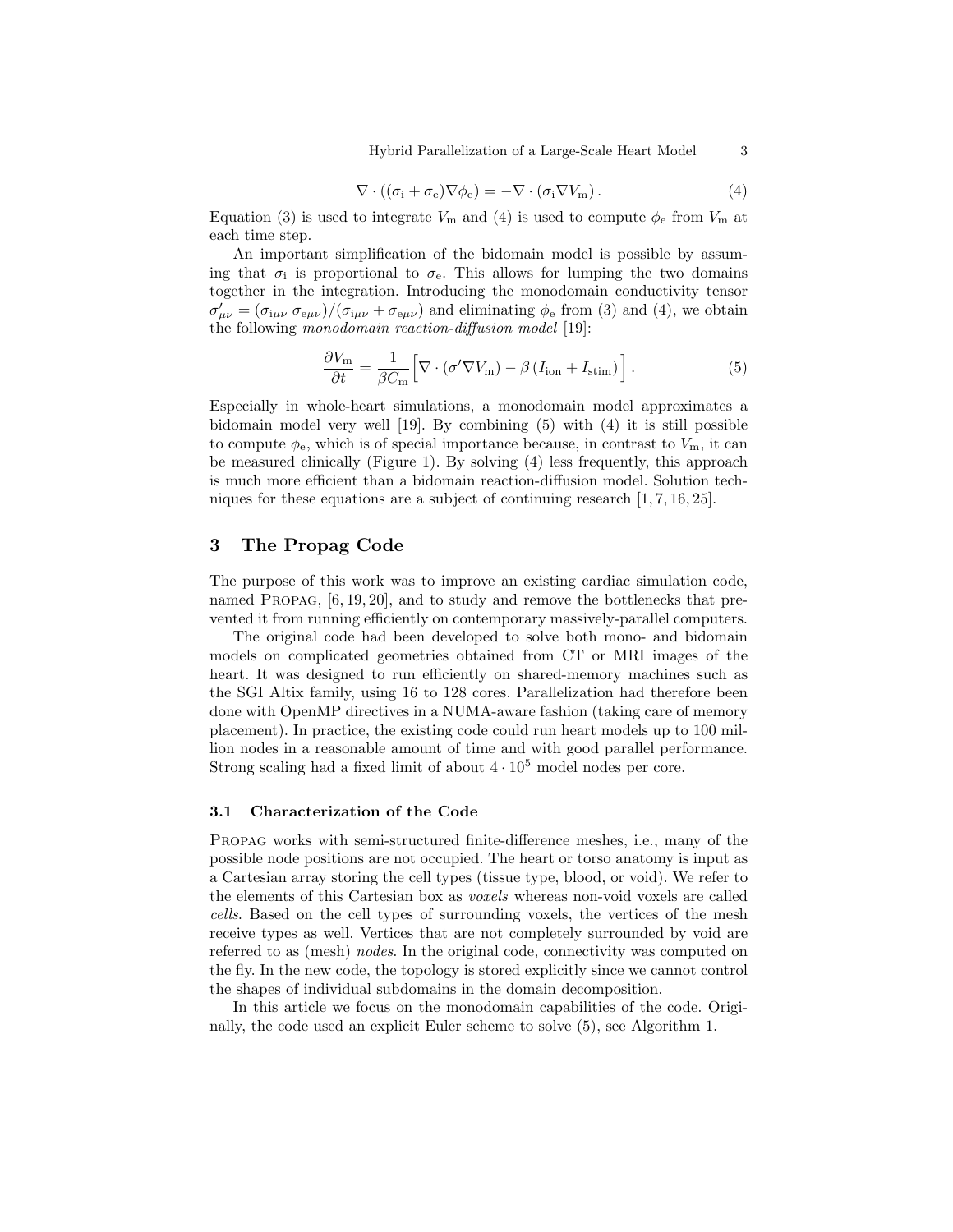

Fig. 1. Visualization of model results. The heart generates a potential field in the torso (A). Electrocardiograms (B) and catheter electrograms (C) can be derived and compared to measured data as well as to the underlying simulated action potentials (D) and dozens of other membrane-related variables.



Fig. 2. Scaling of the original Propag code in a monodomain run with breakdown of runtime.

| Algorithm 1 Monodomain Explicit Euler Time Integrator                                                                                  |
|----------------------------------------------------------------------------------------------------------------------------------------|
| 1: Compute $I_{\text{dif}}^{n+1} = \beta^{-1} \nabla \cdot (\sigma' \nabla V_{\text{m}}^n)$ and $I_{\text{stim}}^{n+1}$                |
| 2: Evaluate $I_{\text{ion}}^{n+1} = \text{ION\_STEP}(V_{\text{m}}^n, I_{\text{dif}}^{n+1}, I_{\text{stim}}^{n+1})$                     |
| 3: Set $V_{\text{m}}^{n+1} = V_{\text{m}}^n + \tau \left[ I_{\text{dif}}^{n+1} - I_{\text{stim}}^{n+1} - I_{\text{ion}}^{n+1} \right]$ |

In monodomain mode, the computation of  $I_{\text{ion}}$  in ION\_STEP dominates the runtime (cf. Figure 2). It consists of a single loop over all mesh nodes and the approximate solution of a set of ordinary differential equations (about 40 in our model) at each node and hence is amenable to parallelization.

In Figure 2, an analysis of the runtime of the original Propag is shown. The graph shows a breakdown of the runtime of a monodomain simulation on one 24-core node of a Cray XE6 (equipped with two AMD Opteron 2.1 Ghz "Magny Cours" processors). Due to the NUMA-aware memory allocation and since runtime is distributed over only few scalable tasks of large granularity, the OpenMP parallelization is very efficient and OpenMP management overhead is negligible. The parallel efficiency on 24 cores is 86.9 % for this rather small example (422,091 mesh nodes).

The reaction-diffusion equation (5) contains a stiff diffusion term. With explicit time integration schemes, numerical stability requires a time step size that decreases quadratically with the spatial step size. To enable stable and accurate integration of very large models (with several billion degrees of freedom) we recently implemented an Implicit-Explicit (IMEX) Euler time discretization in Propag. Here, the linear diffusion term is treated implicitly while the non-linear ionic current is treated explicitly. In contrast to an explicit integration scheme, the IMEX Euler method requires the solution of a linear system in each time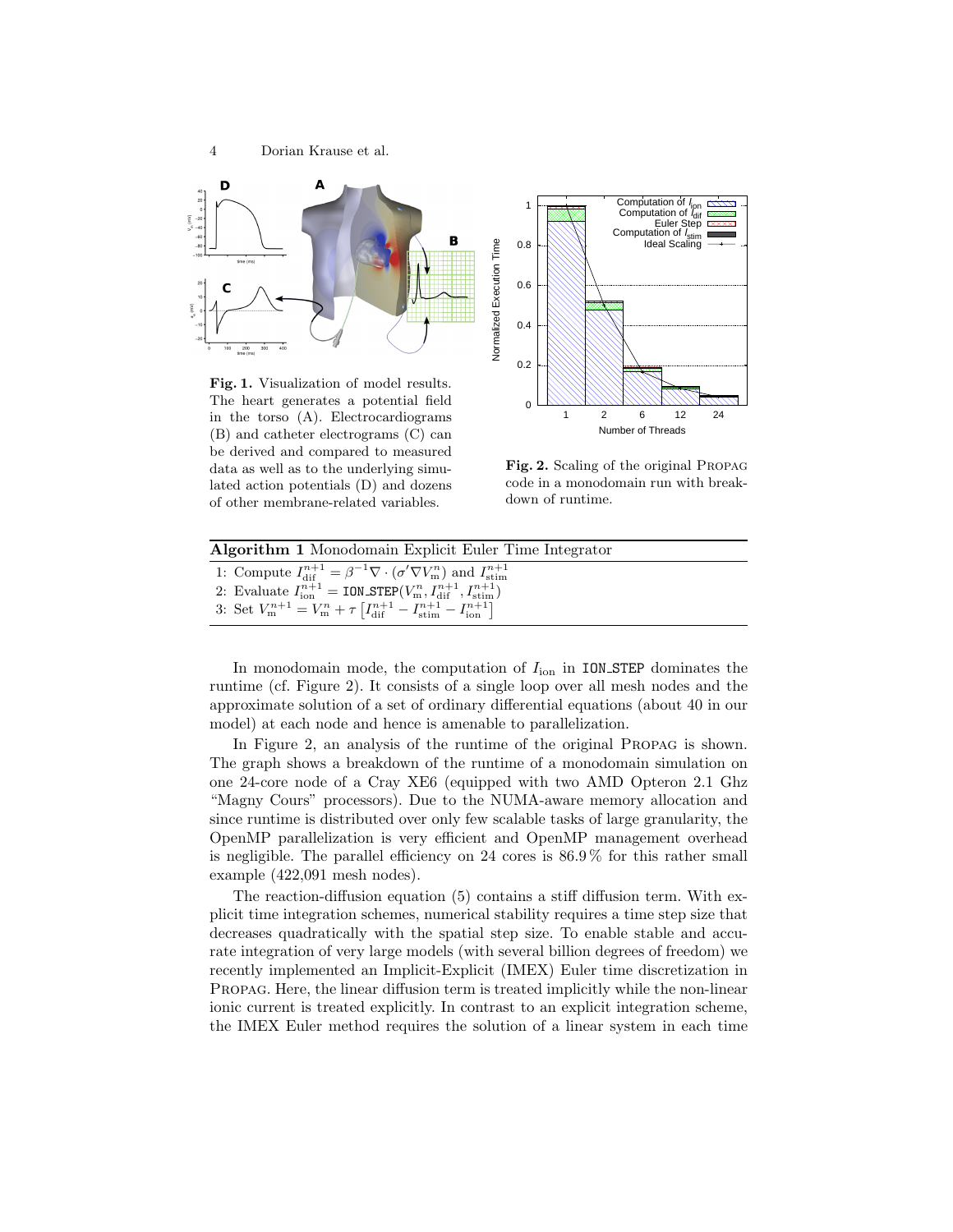step. In our experience, the matrix in this system is well-conditioned for practical time step sizes so that a few Bi-CGSTAB steps suffice to effectively reduce the (relative) residual norm to the tolerance  $\varepsilon = 10^{-8}$ .

# 4 Hybrid Parallelization

The currently largest shared-memory machines are limited to a few thousand cores per machine while the largest distributed-memory architectures scale to hundreds of thousands of cores. To efficiently utilize these resources, we ported Propag to an MPI code that can run on distributed-memory architectures. Such systems usually consist of a large number of multi-socket compute nodes connected by a high-speed interconnect. In recent years, the number of cores per socket has increased significantly. Within a compute node, memory is shared between cores, usually with NUMA architecture. Therefore, we retained the existing OpenMP parallelization, which is efficient for intra-node parallelization, and added an MPI layer for inter-node parallelism. Such a hybrid parallelization approach has been used for a variety of codes and has proven beneficial for several reasons:

- 1. It simplifies adding new levels of concurrency beyond what is easily accomplished with MPI and hence can be used to overcome algorithmic scaling limitations (e.g., GTC [3]).
- 2. It allows to mitigate efficiency loss in applications that are limited by the scaling of all-to-all communication (e.g., PARATEC [18] and CPMD [8]) or where communication time is a significant part of the runtime.
- 3. Since the shared memory often renders halo (or overlap) zones unnecessary, hybrid codes can use less memory. If additional work must be performed on the halo, scalability can be enhanced by increasing the number of threads per process (e.g., FISH [10]).
- 4. It simplifies the load balancing of applications with dynamic or complicated structure since intra-process load balancing is possible using dynamic or guided loop scheduling (e.g., NPB BT-MZ Benchmark [21]).

It is worth noting, though, that hybrid parallelization is not always beneficial. Mahinthakumar and Saied report no improvement in a hybrid implicit finite element (FE) solver [14]. In general, there are many factors contributing to the performance of hybrid execution and results can vary between simulation setups, cf. [13].

#### 4.1 MPI Parallelization

For the MPI parallelization of the code, we exploited techniques that have proven to be very efficient for the parallelization of general (unstructured) FE applications. Hence, we use a cell-wise distribution of the geometry. The decomposition is computed through an interface to existing graph-partitioning libraries (e.g., PARMETIS [11]). Differently than previous versions of PROPAG, all arrays range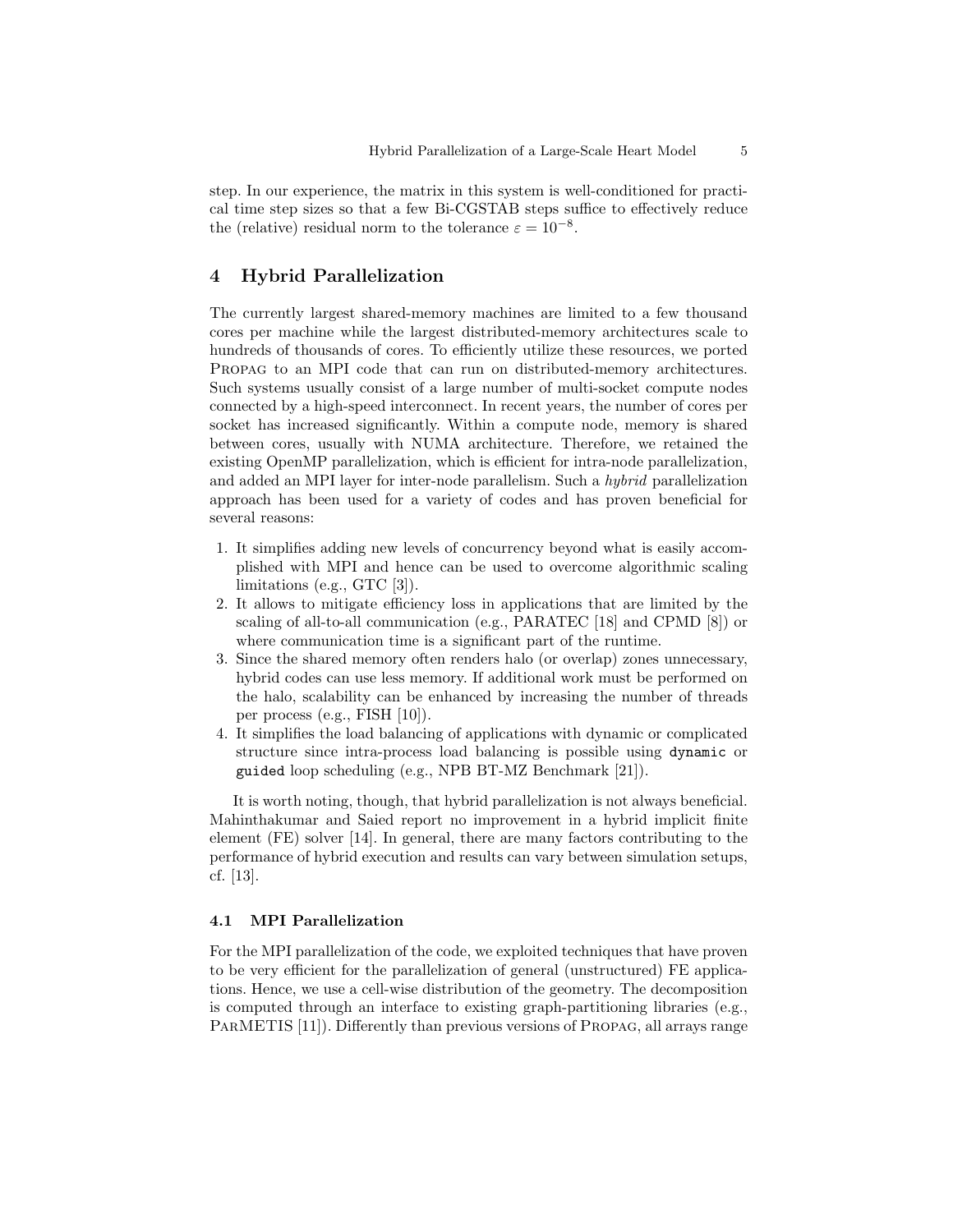#### 6 Dorian Krause et al.

only over cells and nodes and connectivity information is stored explicitly. While this change has a negative impact on single-core performance and the OpenMP scalability of the code (due to additional indirect accessing), it is compensated for by better scalability of the MPI layer.

Since the mesh in Propag is distributed cell-wise, nodes are duplicated on multiple processes. One of these processes is distinguished as the owner of the node. For inter-process communication, we use the notion of communication traces introduced by Sahni et al. [22]. In Propag a communication trace consists of a set of nodes (located on an inter-process boundary) and the rank of a peer process. On the peer, a matching communication trace is built with a consistent ordering of the interface entities. Hence, by means of a communication trace, inter-process communication is possible without the need for a global numbering of mesh entities. All communication is based on two primitives: The function SUMUP AT OWNER gathers data on the owner and COPY TO OTHERS overwrites the data at each copy by the data at the owner (scatter). These communication steps are implemented on top of non-blocking MPI send/receive calls and an extended interface (START, TEST, WAIT) is provided to overlap these operations with computations.

Using these communication primitives, we can rewrite Algorithm 1 as shown in Algorithm 2. The algorithm is written in such a way that it allows for overlapping communication of the diffusion currents with the computation of  $I_{\text{stim}}$ (to hide the communication in SUMUP AT OWNER) and with the evaluation of  $I_{\text{ion}}$ for the interior nodes (to hide COPY TO OTHERS), assuming the necessary hardware capabilities. In our tests, we have not seen improvements in scalability or runtime due to overlap. Nevertheless, by construction, all receive calls are preposted timely before the WAIT call. This is important for good MPI performance on many systems including the targeted Cray XT5.

Algorithm 2 Parallel Monodomain Explicit Euler

- 1: Compute locally  $I_{\text{dif}}^{n+1} = \beta^{-1} \nabla \cdot (\sigma' \nabla V_{\text{m}}^n)$
- 2: Call SUMUP\_AT\_OWNER\_START $(I_{\rm dif}^{n+1})$
- 3: Compute  $I_{\text{stim}}^{n+1}$
- 4: Call SUMUP\_AT\_OWNER\_WAIT $(I^{n+1}_{{\rm dif}})$
- 5: Call COPY\_TO\_OTHERS\_START $(I_{\rm dif}^{n+1})$

6: Evaluate  $I_{\text{ion}}^{n+1} = \text{ION\_STEP}(V_{\text{m}}^n, I_{\text{diff}}^{n+1}, I_{\text{stim}}^{n+1})$  for all own nodes

- 7: Call COPY\_TO\_OTHERS\_WAIT $(I^{n+1}_{{\rm dif}})$
- 8: Evaluate  $I_{\text{ion}}^{n+1} = \text{ION\_STEP}(V_{\text{m}}^n, I_{\text{diff}}^{n+1}, I_{\text{stim}}^{n+1})$  for all other nodes
- 9: Set  $V_{\text{m}}^{n+1} = V_{\text{m}}^{n} + \tau \left[ I_{\text{dif}}^{n+1} I_{\text{stim}}^{n+1} I_{\text{ion}}^{n+1} \right]$

## 4.2 MPI Threading Support

The intra-process parallelization via OpenMP was retained and extended to new code segments. As in the original code, we mostly use parallel for worksharing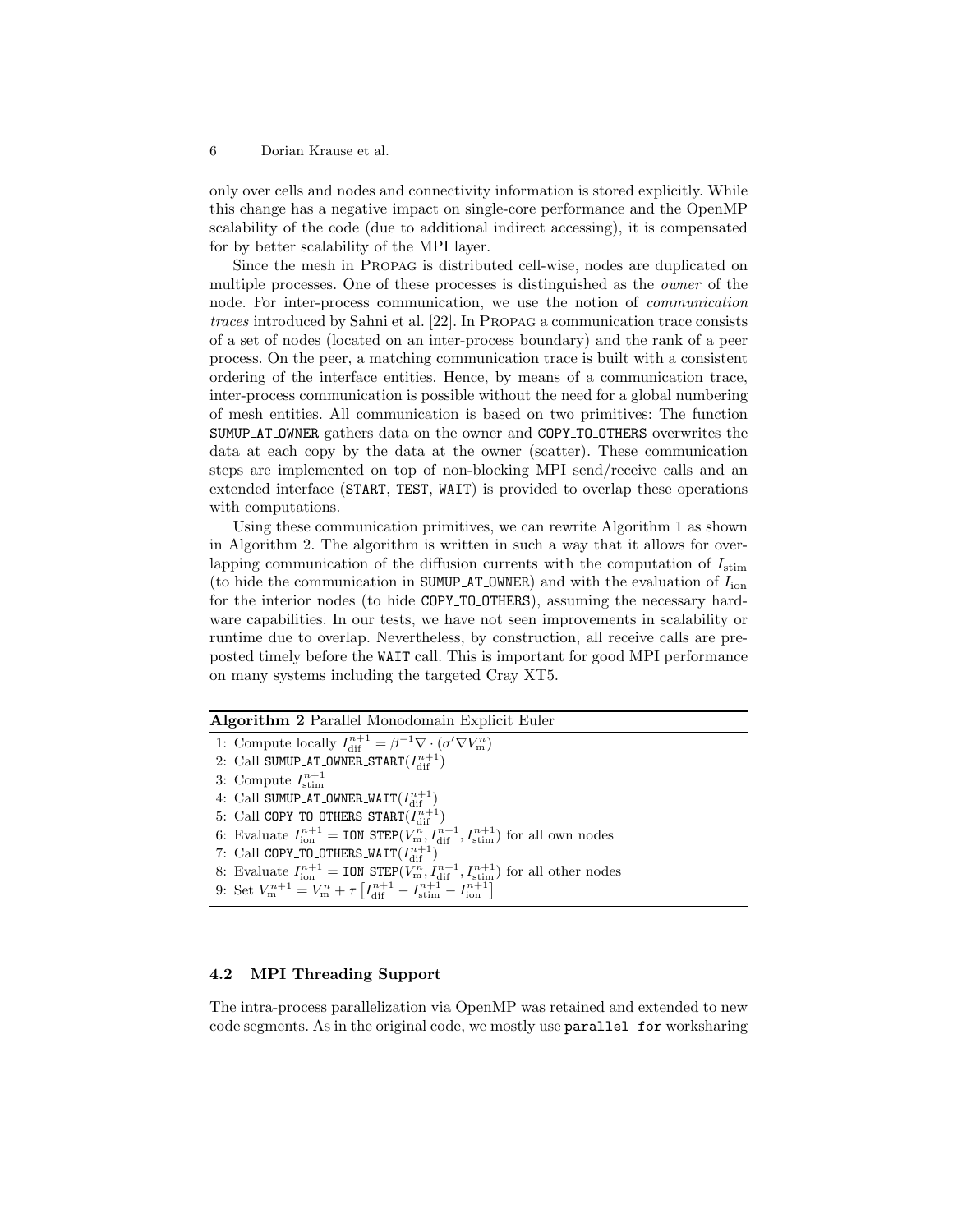constructs. This approach (in comparison to the use of large parallel sections) incurs some overhead but simplifies the implementation. Experiments with the original code (Figure 2) show that OpenMP overhead does not significantly affect the scalability of the explicit solver.

All MPI calls in Propag are performed outside the parallel sections. Therefore, the minimal level of thread support an MPI implementation must provide is MPI THREAD FUNNELED. As defined by the standard, this level of thread support suits applications where it is ensured that only the main thread makes MPI calls. In comparison to higher levels of thread support, this does not incur overhead due to locks/mutexes in the MPI implementation.

We do not anticipate savings in communication time by having multiple threads performing communication since the code is limited by latency rather than bandwidth. Using multiple threads for communication can be advantageous if a single thread is incapable of saturating the network interface [21].

### 5 Performance Analysis

All experiments were performed on a Cray XT5 machine operated by the Swiss National Supercomputing Centre. The system consists of 1844 nodes with two 6-core AMD Opteron 2.6 Ghz "Istanbul" processors per node (22,128 cores in total<sup>4</sup> ). The nodes are connected through a Seastar 2+ interconnect.

For our experiments, we consider approximations of a model anatomy (based on CT data of a human heart obtained at autopsy [19]) at different spatial resolutions. We summarize the description of the four considered problem sizes (small, medium, large and extra-large) in Table 1.

|    | Name Resolution  | $\#\text{cubes}$                                 | $\#nodes$   |
|----|------------------|--------------------------------------------------|-------------|
| S  | $0.5 \text{ mm}$ | 3,024,641                                        | 3,200,579   |
| М  | $0.25$ mm        | 24, 197, 121                                     | 24,900,671  |
| L  | $0.125$ mm       | 193,576,968                                      | 196,390,842 |
| ХL |                  | $ 0.0625 \text{ mm} 1,548,615,744 1,559,870,636$ |             |

Table 1. Problem sizes for experiments.

We study strong scaling for the problem sizes **S**, **M**, **L** and **XL**, varying both the number of processes and the number of threads per process, the latter between 1 (one MPI process per core), 6 (one MPI process per socket), and 12 (one MPI process per node). For all setups we start with at least 12 threads. We measure the average time required to perform ten Explicit Euler or IMEX Euler steps, respectively. Every tenth step, an MPI ALLREDUCE is performed to sum up some statistics that have been accumulated locally. For the purpose of our tests, we do not perform significant I/O. For the IMEX runs, we use the Bi-CGSTAB solver with a Jacobi preconditioner and a fixed time step size  $\tau = 0.02$  ms.

<sup>&</sup>lt;sup>4</sup> Due to an interconnect congestion problem, we could not yet perform tests on more than 8448 cores.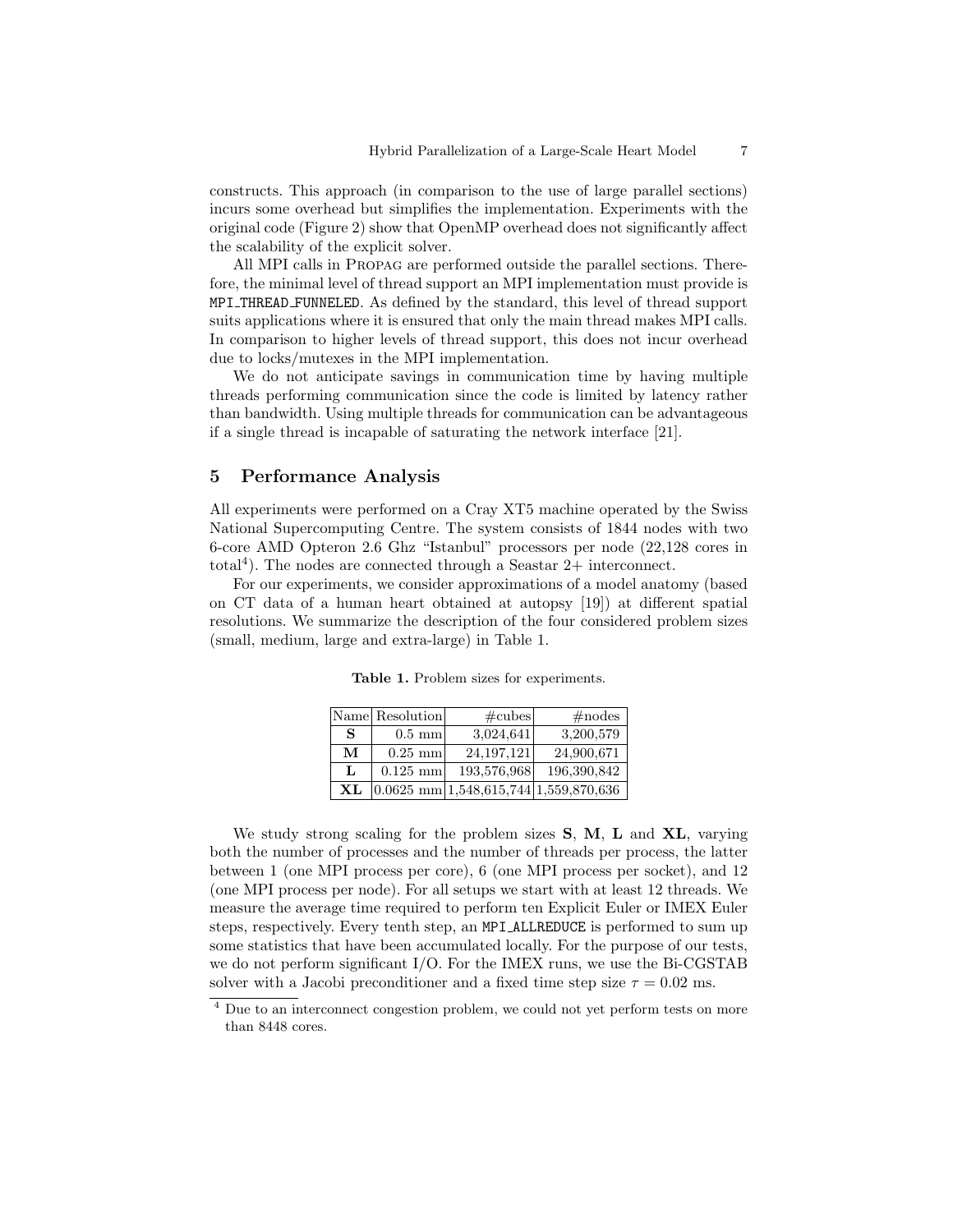

Fig. 3. Scaling of Explicit Euler (left) and IMEX Euler (right) on the Cray XT5. Problem M requires at least 24 cores for IMEX Euler or Explicit Euler with one thread per process. X requires at least 132 cores for execution (96 when using 12 threads per process). The starting point for the strong scaling study for problem XL is 2112 cores.

#### 5.1 Performance of Single-Threaded Execution

In Figure 3, the time per run for the different problem sizes is plotted against the number of threads (i.e., number of processes times threads per process). The code scales well up to 8448 cores for the larger problem sizes. In general, the scaling of the Explicit Euler is much better than the IMEX Euler as the latter requires multiple MPI ALLREDUCE calls per time step and additional point-topoint communication for sparse matrix-vector multiplication.

For S on 1056 cores (one thread per process), the IMEX Euler requires  $\sim$  $169\times$  more MPI ALLREDUCE calls than Explicit Euler. At this scale, the code spends 48.0 % of the compute time in the calls to MPI ALLREDUCE (compared to 9.7 % for the Explicit Euler). Hybrid execution can improve this situation, see Section 5.2. Nevertheless, for this small problem size, the code still achieves an efficiency of 56.5 % and 21.9 % on 1056 cores using the Explicit Euler and IMEX Euler, respectively. For larger problems, such as L, the parallel efficiency on 8448 cores relative to 132 cores (the minimum required to run the problem) is  $81.6\%$ and 53.2 % for Explicit Euler and IMEX Euler, respectively.

The limits in (strong) scalability of Propag can be linked to two major sources of inefficiency: A relative increase in communication time and a suboptimal decrease in the degrees of freedom per process.

In Table 2, we report the relative percentage of the average walltime of communication in the main computational loop as reported by the Integrated Performance Monitor (IPM) [9]. The data show that there is an  $\sim 4 \times$  increase in the relative communication time (both point-to-point and collective) when increasing the number of cores by a factor of 8.

In Table 3 we show the increase in the total number of nodes due to the overlap between subdomains. Due to the cell-based decomposition, nodes on inter-process boundaries must be duplicated so that the total number of nodes (where copies are accounted for) grows with the number of processes. As can be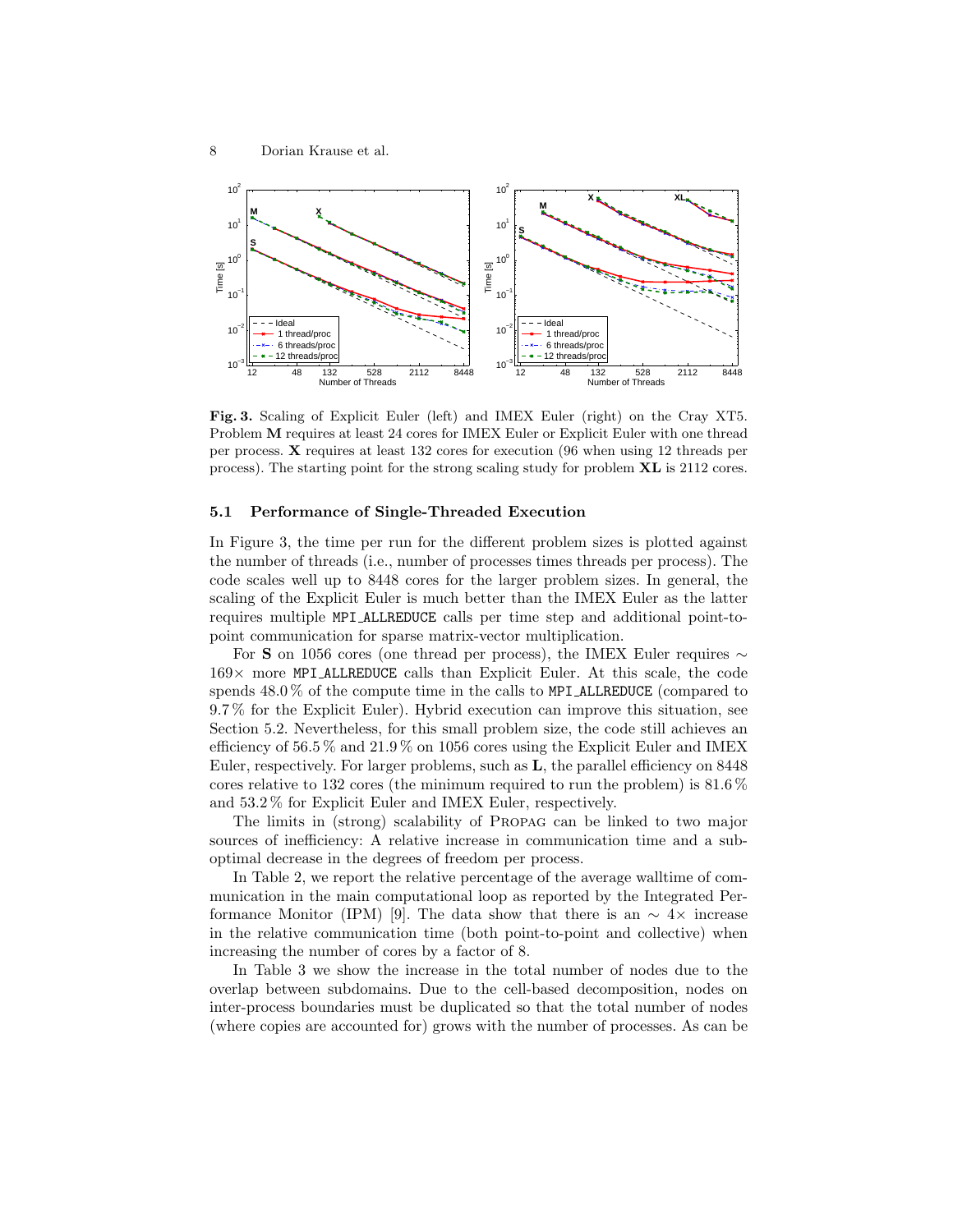|     | % of walltime<br>% of walltime                   |          |  |     | % of walltime                                      | $\frac{1}{6}$ of walltime |  |
|-----|--------------------------------------------------|----------|--|-----|----------------------------------------------------|---------------------------|--|
|     | $\#\text{cores}$ in point-to-point in collective |          |  |     | $ \text{\#cores} $ in point-to-point in collective |                           |  |
|     | communication communication                      |          |  |     | communication communication                        |                           |  |
|     |                                                  |          |  |     |                                                    |                           |  |
|     | <b>Explicit Euler</b>                            |          |  |     | <b>IMEX Euler</b>                                  |                           |  |
| 132 | $4.91\%$                                         | $2.31\%$ |  | 132 | $13.04\%$                                          | $12.31\%$                 |  |

Table 2. Breakdown of communication time for S using Explicit and IMEX integration with one thread per process.

Table 3. Characteristics of the node distribution during scale-out of M.

| $\#\text{process}$                                                                         |  | $12 \mid 24 \mid 528 \mid 1056 \mid 4224 \mid 8448 \mid$ |  |  |
|--------------------------------------------------------------------------------------------|--|----------------------------------------------------------|--|--|
| $\frac{\% \text{ Increase}}{\text{in } \# \text{nodes}}$ 1.58 2.33 10.14 13.25 22.55 29.67 |  |                                                          |  |  |

seen in Table 3, the number of nodes has grown by almost 30 % on 8448 cores. Using an argument similar to that of Amdahl's law, we can derive an upper bound for the parallel efficiency as the ratio between the total number of nodes in serial and parallel. In our example, the maximum attainable efficiency when scaling from 12 to 8448 cores is 78.3 %. A similar finding was reported by Sahni et al. [22] in the context of an unstructured FE solver.

#### 5.2 Benefits of Hybrid Execution

In Section 5.1, we have identified two major sources of scalability loss in Propag. In this section, we will analyze how hybrid execution, using multiple threads per process, allows to mitigate these inefficiencies.

In Table 4, we present a breakdown of the communication time for the problem size S. The results for runs with one thread per process correspond to the results in Table 2. Unlike before, Table 4 contains absolute communication times (for 1010 time steps) to allow for comparing the results from different runs. Our results show that the use of multiple threads per process can significantly reduce the communication time. Using 6 or 12 threads per process reduces the time in MPI ALLREDUCE by 22-52% or up to 61%, respectively. Similarly,  $T_{\text{Pt2Pt}}$  is decreased by  $22-64\%$  or  $5-72\%$  for 6 or 12 threads. Interestingly though, a smaller number of processes does not always imply lower communication cost since the  $T_{\text{Pt2Pt}}$  for  $11 \times 12$  threads is larger than for  $22 \times 6$  threads. Using more threads per process leads to larger buffer sizes. This results in an improved bandwidth utilization but also increased latency.

In Section 5.1, we have noted that a strict upper limit for the parallel efficiency in Propag exists due to the growth of node copies on inter-process boundaries. For the intra-process parallelization based on OpenMP worksharing constructs, no overlap is required. When keeping the total number of threads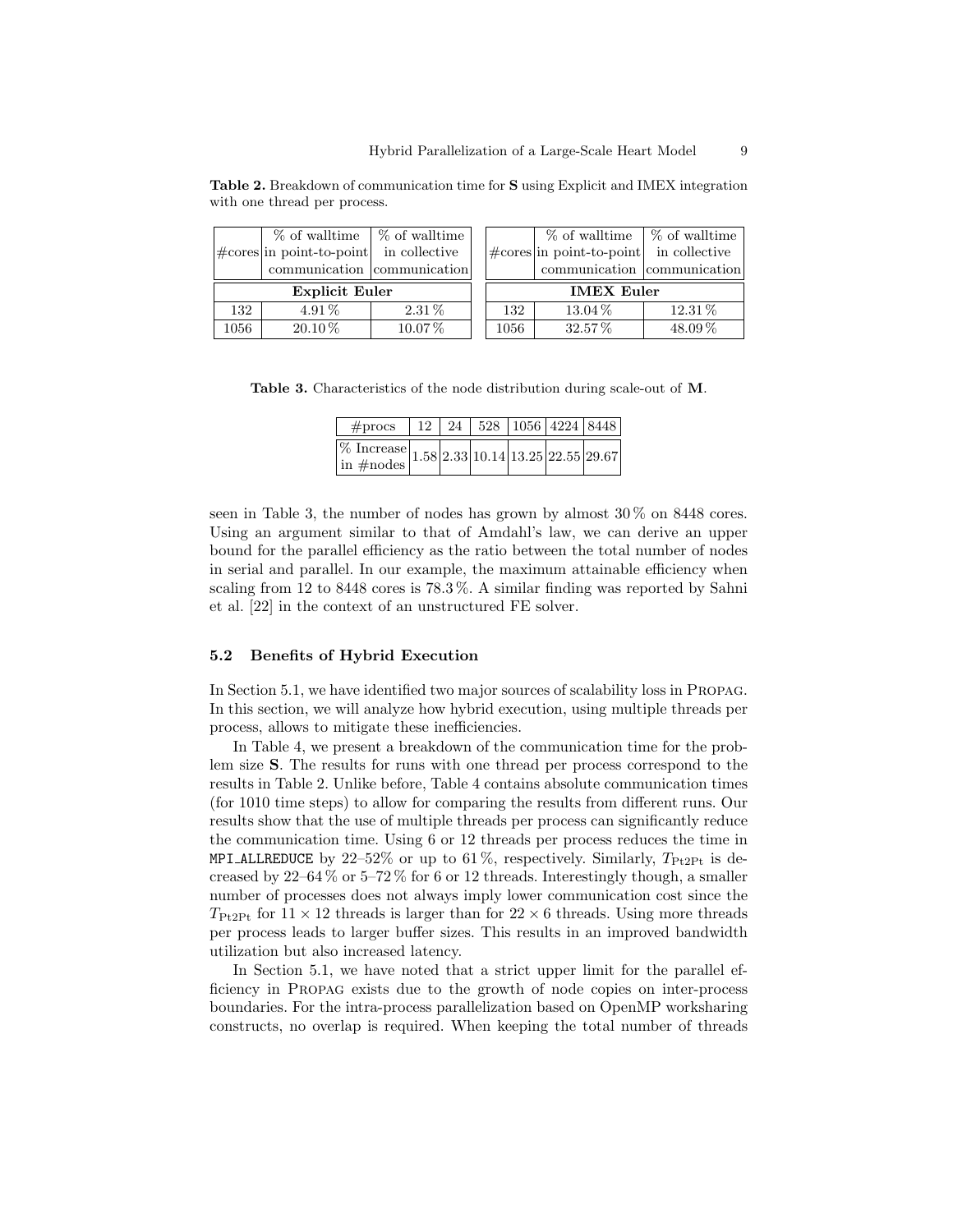#### 10 Dorian Krause et al.

| $\#\text{cores}$      | $\begin{array}{c} \text{prox} \times \\ \text{threads/proc} \end{array}$ | $T_{\text{Pt2Pt}}$ $T_{\text{Coll}}$ |  |     | $\#\text{cores}$  | $\begin{array}{c} \text{prox} \times \\ \text{threads/proc} \end{array}$ | $T_{\mathrm{Pt2Pt}}$                | $T_{\rm Coll}$ |  |
|-----------------------|--------------------------------------------------------------------------|--------------------------------------|--|-----|-------------------|--------------------------------------------------------------------------|-------------------------------------|----------------|--|
| <b>Explicit Euler</b> |                                                                          |                                      |  |     | <b>IMEX Euler</b> |                                                                          |                                     |                |  |
|                       | $132 \times 1$                                                           | $5.12$ s $2.41$ s                    |  |     |                   | $132 \times 1$                                                           | $ 35.53 \text{ s} 33.55 \text{ s} $ |                |  |
| 132                   | $22\times6$                                                              | $3.99 \text{ s}$ 1.37 s              |  | 132 | $22\times6$       | $ 20.86 \text{ s} 25.89 \text{ s} $                                      |                                     |                |  |
|                       | $11 \times 12$                                                           | $4.87 \text{ s}$ 2.34 s              |  |     | $11 \times 12$    | $ 12.18 \text{ s} 14.99 \text{ s}$                                       |                                     |                |  |
| 1056                  | $1056 \times 1$                                                          | $3.90 \text{ s}$ 1.95 s              |  |     | 1056              | $1056 \times 1$                                                          | $38.13$ s $56.29$ s                 |                |  |
|                       | $176\times 6$                                                            | $2.43 \text{ s} \mid 0.95 \text{ s}$ |  |     |                   | $176\times 6$                                                            | $13.73$ s 39.81 s                   |                |  |
|                       | $88 \times 12$                                                           | $2.25$ s 0.76 s                      |  |     |                   | $88 \times 12$                                                           | $10.52$ s 33.46 s                   |                |  |

Table 4. Breakdown of communication time for S using Explicit and IMEX Euler.  $T_{\text{Pt2Pt}}$  and  $T_{\text{Coll}}$  denote point-to-point and collective communication time, respectively.

**Table 5.** Percentage increase in  $\#$  nodes for **M** with 1, 6, and 12 threads per process.

| $\#cores$<br>threads |  |  | $12 \mid 24 \mid 528 \mid 1056 \mid 4224 \mid 8448$               |  |
|----------------------|--|--|-------------------------------------------------------------------|--|
|                      |  |  | $1.58$ $2.33$ $10.14$ $13.25$ $22.55$ $29.67$                     |  |
| 6                    |  |  | $\left  0.40 \right  0.84$ 4.82 6.55 11.31 14.87                  |  |
| 12                   |  |  | $\boxed{0.00 \mid 0.40 \mid 3.33 \mid 4.82 \mid 8.79 \mid 11.31}$ |  |

constant, using more threads per process will result in fewer node copies. In Table 5, we show that this results in a strong reduction of the number of additional nodes. Consequently, the theoretical upper bound for the efficiency improves: When using 12 threads per process, efficiency when going from 12 to 8448 cores is bounded by  $89.8\%$  (rather than  $78.3\%$ , cf. Section 5.1). We measure an efficiency of 74% for the Explicit Euler solver which seems to be practically impossible to achieve with a pure MPI version.

The actual, measured improvement of the hybrid code (running with 6 or 12 threads per process, respectively) is shown in Figure 4. For the case of the Explicit Euler, threaded execution is beneficial starting at 96 cores. The code on 1056 cores with 6 threads per process shows an unexpectedly bad performance that we cannot explain yet. For the IMEX Euler, which is more strongly limited by communication time, execution with 6 threads per process is advantageous already at 24 cores; execution with 12 threads per process is advantageous for 528 cores or more. When 2112 cores or more are used, running with 12 threads per process is faster than running with 6 threads per process.

## 6 Conclusion

We have presented the successful hybrid parallelization of a large-scale heart model. Performance was measured in monodomain simulations with up to 1.5 billion nodes. These system sizes are among the largest reported in the literature for this scientific problem.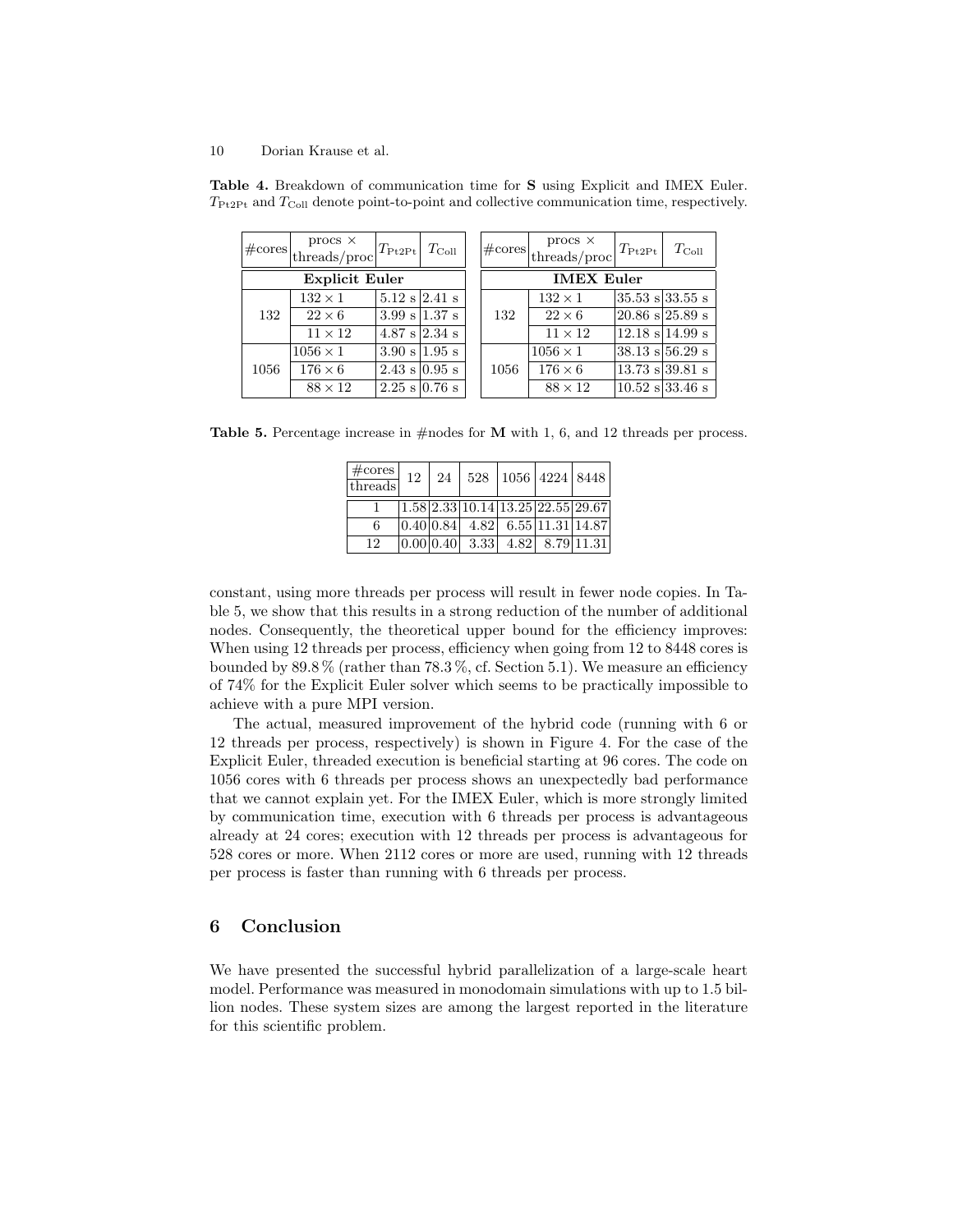

Fig. 4. Improvement through hybrid execution for Explicit (left) and IMEX Euler (right) relative to pure MPI for M on the Cray XT5.

We have shown that hybrid parallelization can improve scalability of this application as it 1) decreases the relative and absolute communication time and 2) reduces the size of the overlap between adjacent subdomains. We have analyzed both effects separately and have demonstrated runtime reductions up to 24 % for an Explicit Euler and up to 62 % for an IMEX Euler time discretization.

## Acknowledgments

Computational resources for this work were provided by the Università della Svizzera italiana (USI), the Swiss National Supercomputing Centre (CSCS), and the Réseau québécois de calcul de haute performance (RQCHP). This work was supported by the project "A High Performance Approach to Cardiac Resynchronization Therapy" within the context of the "Iniziativa Ticino in Rete" and the "Swiss High Performance and Productivity Computing" (HP2C) Initiative.

# References

- 1. R. Bordas, B. Carpentieri, G. Fotia, F. Maggio, R. Nobes, J. Pitt-Francis, and J. Southern. Simulation of cardiac electrophysiology on next-generation highperformance computers. Phil. Trans. Roy. Soc. A., 367:1951–1969, 2009.
- 2. T. Desplantez, E. Dupont, N. J. Severs, and R. Weingart. Gap junction channels and cardiac impulse propagation. J. Membrane Biol., 218:13–28, 2007. (review).
- 3. S. Ethier, W. M. Tang, and Z. Lin. Gyrokinetic particle-in-cell simulations of plasma microturbulence on advanced computing platforms. J. Phys. Conf. Ser., 16(1):1–15, 2005.
- 4. C. S. Henriquez. Simulating the electrical behavior of cardiac tissue using the bidomain model. CRC Crit. Rev. Biomed. Eng., 21:1–77, 1993.
- 5. B. Hille. Ion Channels of Excitable Membranes. Sinauer Associates, Inc, Sunderland, MA, USA, 2001.